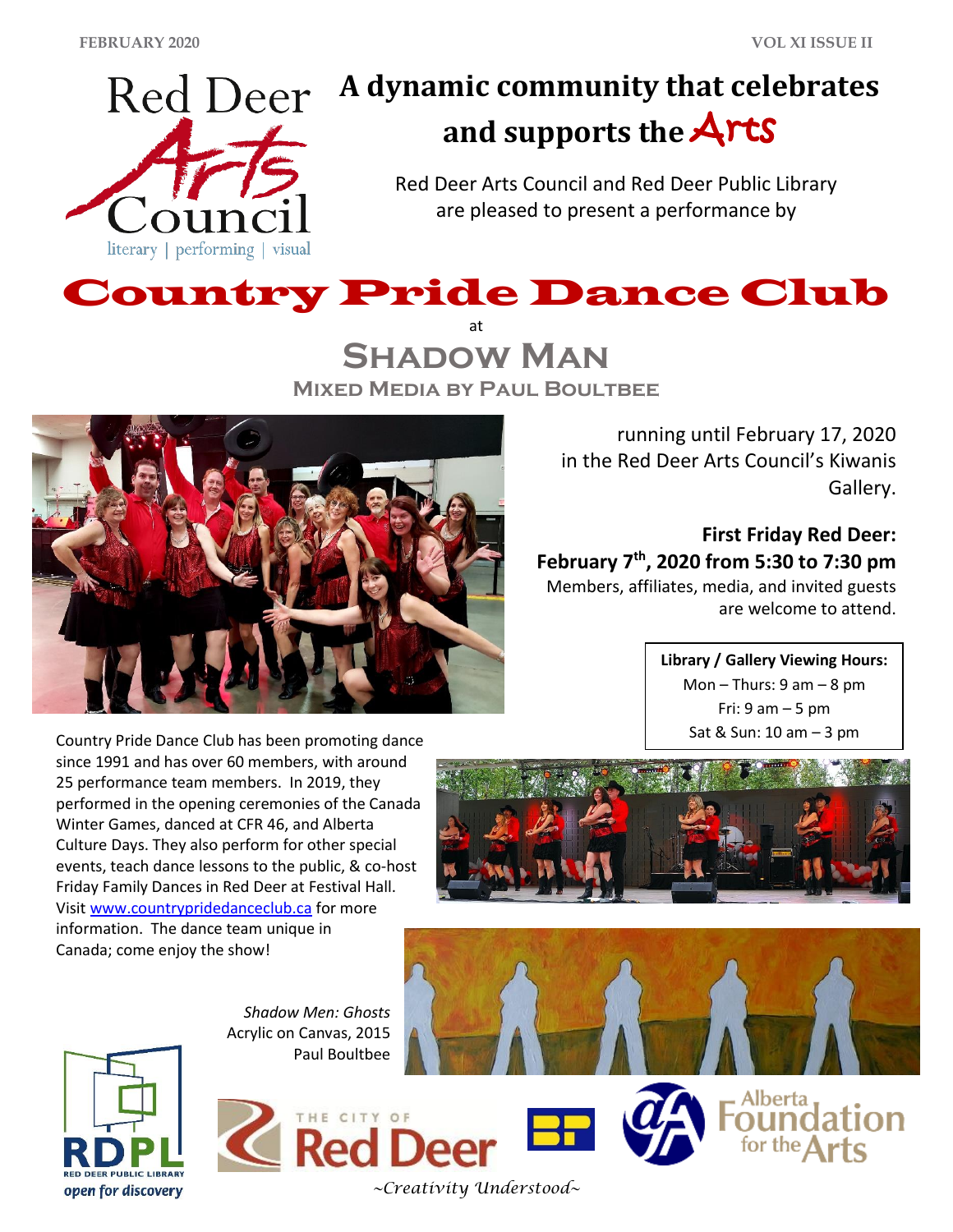## *News and Events Happening in February*

#### It's time to renew your Red Deer Arts Council Membership for 2020!

Come join our Creative Community! Only \$30 for individuals, \$50 for organizations and just \$15 for students!!! Whether you're an artist or an arts supporter, we'd love to have you join our network of creative thinkers! Application forms to join or renew available on our website! Visit [https://www.reddeerartscouncil.ca/join-the-arts-council/become](https://www.reddeerartscouncil.ca/join-the-arts-council/become-member)[member](https://www.reddeerartscouncil.ca/join-the-arts-council/become-member) to join/renew, or print off the PDF form and bring it to the office for a visit! Exclusive member-only rates for workshops, events, opportunities to exhibit in the juried members show, attend networking events, promote your art, and so much more!!!



Scholarships and Awards Application are open for submission! The application forms are live on our website for the 2020 scholarships & awards opportunities! Two awards and five scholarships, including the brand new RDC Music Society Scholarship for Post-Secondary Music students, are available! <https://www.reddeerartscouncil.ca/scholarships-awards/scholarship-awards>

## Art Speaks Learning Series at Red Deer Museum + Art Gallery

February 12, 6:30 – 8:00pm <https://www.reddeerartscouncil.ca/news/workshops> Date Night! Bring your Valentine to explore the fashion of the 1920's through costume designer Jesslyn Miller's personal collection of original pieces and learn how she reproduces them for the stage.

**Brave New Words** is back at LV's Vinyl Café on February  $14<sup>th</sup>$ ! The unofficial theme of the evening will be love – but that doesn't mean it's going to be mushy! Share your creative writing (of any genre)! We'll have beverages and baking available for purchase!



#### Friday Family Dance February 28! 5<sup>th</sup> Anniversary Celebrations!!!

Join us at Festival Hall on Friday February 28<sup>th</sup> as we celebrates 5 years of Dances for the whole family! We're excited to host Trent Agecoutay and Friends to the stage. Trent performed at our first ever dance, so we're very excited to welcome him back! We've got a great night of music and dance in the works, so get your tickets on Eventbrite and kick off your dancing shoes!

#### A message from 2019 Artwalk Developing Visual Artist Award winner, Roberta Murray:

"Receiving the Artwalk Developing Visual Artist Award in 2019 meant a great deal to me. I wanted to use the award to further my studies and advance my work.

The longer I am on this painting journey, the less I think I know. I can read all the books I want, look at all the art I can, but the road to mastery is through the doing. Working under artists who are more advanced can be a great help in trying to develop your skills in the direction you want to go.

With this award I was able to take two painting workshops and came home with new found skills I wouldn't have been likely to develop on my own. In the first workshop with Vancouver Island artist Deborah Tilby, I learned to approach colour mixing in a more methodical way by using a limited palette to create complex neutrals and subdued hues to match hardware store paint chips. This exercise has helped me in my approach to using colour, especially when creating neutrals to help the brighter colours have more impact.

The second workshop was with wildlife painter David Kitler. His lessons really helped me understand the wildlife subjects I've been painting better, and to see and understand the textures in them without becoming overwhelmed by the details. You could say it helped me see details through abstraction. The methods taught have had a real positive change on the way I paint my wildlife subjects, and the response viewers have has been very encouraging. The impact on both these workshops can be seen in the growth of my work. I will continue to incorporate their teachings into future works and refine them as my own style evolves. Thank you to the Red Deer Arts Council for allowing me these opportunities." Submit your application for the 2020 Awards now!

Wishing Roberta more success as she continues her journey to mastery!

*~Creativity Understood~*